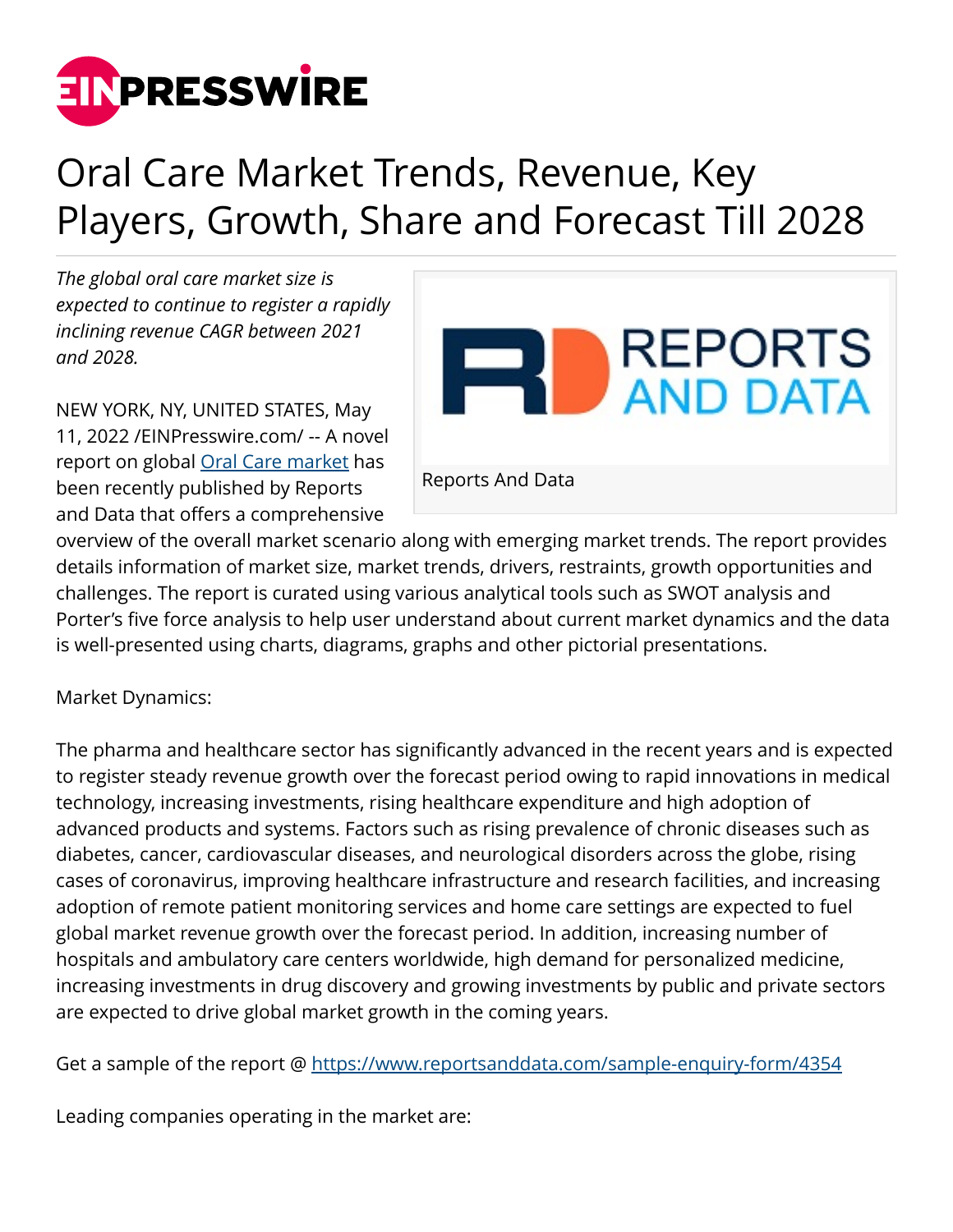Colgate-Palmolive Company, The Procter & Gamble Company, GlaxoSmithKline PLC, Unilever PLC, Koninklijke Philips N.V., and Johnson & Johnson.

Competitive Landscape:

The report also focuses on details of each market player including its global position, financial standing, revenue generation, company overview, product & service portfolio. The Oral Care market is extremely competitive and consists of several key players at regional and global level. Key players are focused on adopting various strategies such as new product launches, mergers and acquisitions, investments in R&D, partnerships, joint ventures and collaborations to strengthen their market position and enhance product portfolio.

To know more about the report @ [https://www.reportsanddata.com/report-detail/oral-care](https://www.reportsanddata.com/report-detail/oral-care-market)[market](https://www.reportsanddata.com/report-detail/oral-care-market)

The report also offers detailed insights about market segmentation based on type, application and regional bifurcation:

Oral Care Market Segmentation:

Product Type Outlook (Revenue, USD Million, 2018 - 2028)

**Toothbrush** Manual Electric (Rechargeable) Battery-powered (Non-rechargeable) Toothpaste Gel Polish Paste Powder **Mouthwashes** Medicated Non-medicated Denture Products Cleaners Dental Accessories

Download Summary @ <https://www.reportsanddata.com/download-summary-form/4354>

Distribution Channel Outlook (Revenue, USD Million, 2018 - 2028)

Supermarkets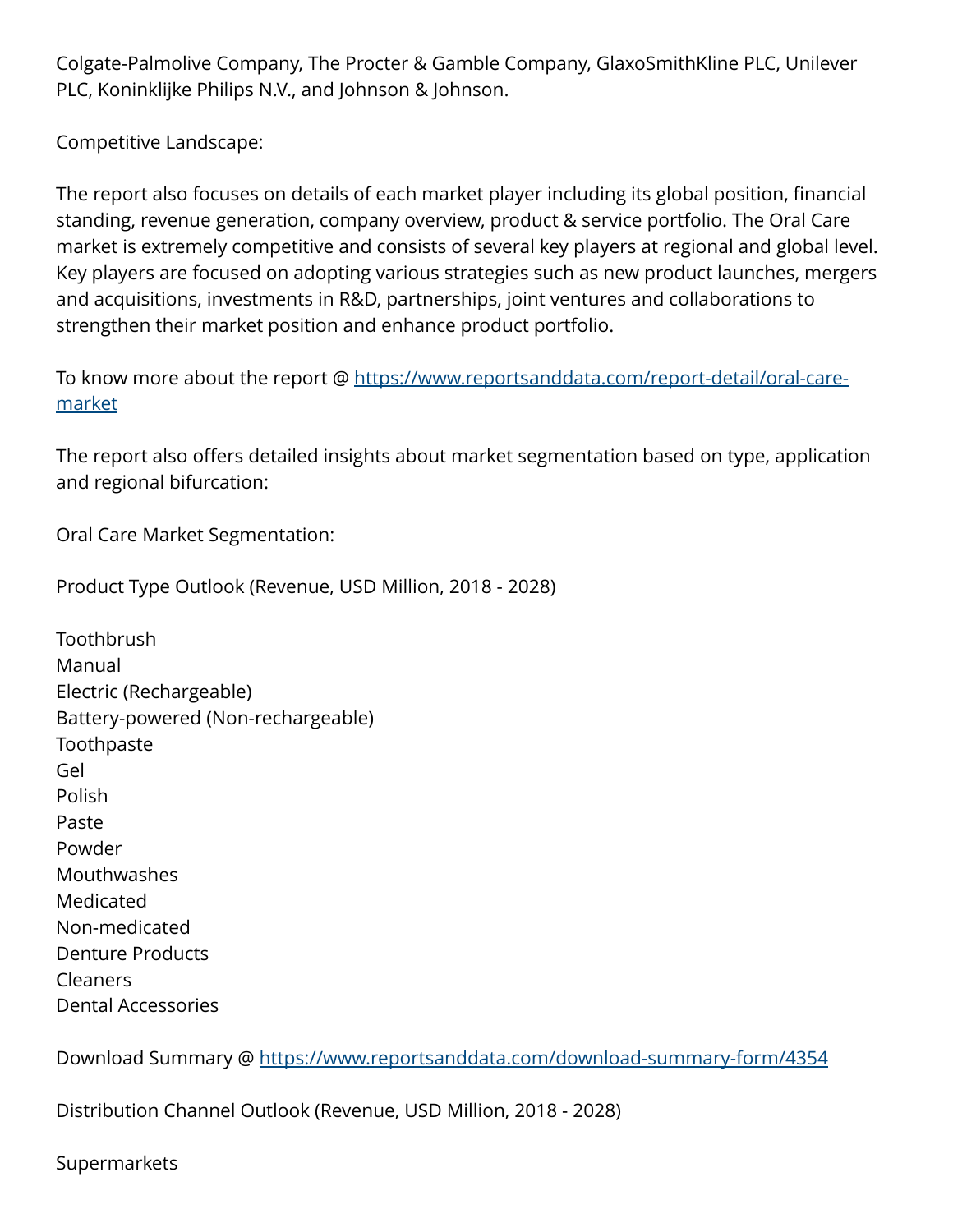Convenience Stores Pharmacies E-commerce Retail Stores

Regional Outlook:

North America Europe Asia Pacific Latin America Middle East & Africa

Request a customization of the report @ [https://www.reportsanddata.com/request](https://www.reportsanddata.com/request-customization-form/4354)[customization-form/4354](https://www.reportsanddata.com/request-customization-form/4354)

About Reports and Data

Reports and Data is a market research and consulting company that provides syndicated research reports, customized research reports, and consulting services. Our solutions purely focus on your purpose to locate, target, and analyze consumer behavior shifts across demographics, across industries, and help clients to make smarter business decisions. We offer market intelligence studies ensuring relevant and fact-based research across multiple industries, including Healthcare, Touch Points, Chemicals, Products, and Energy. We consistently update our research offerings to ensure our clients are aware of the latest trends existent in the market. Reports and Data has a strong base of experienced analysts from varied areas of expertise. Our industry experience and ability to develop a concrete solution to any research problems provides our clients with the ability to secure an edge over their respective competitors.

Read More Related Reports:

Migraine Nasal Spray Market @ [https://www.biospace.com/article/migraine-nasal-spray-market](https://www.biospace.com/article/migraine-nasal-spray-market-analysis-statistics-revenue-demand-and-trend-analysis-research-report-by-2028/)[analysis-statistics-revenue-demand-and-trend-analysis-research-report-by-2028/](https://www.biospace.com/article/migraine-nasal-spray-market-analysis-statistics-revenue-demand-and-trend-analysis-research-report-by-2028/)

Immuno-Oncology Market @ [https://www.biospace.com/article/immuno-oncology-market-share](https://www.biospace.com/article/immuno-oncology-market-share-industry-growth-trend-drivers-challenges-key-companies-by-2028/)[industry-growth-trend-drivers-challenges-key-companies-by-2028/](https://www.biospace.com/article/immuno-oncology-market-share-industry-growth-trend-drivers-challenges-key-companies-by-2028/)

Physiotherapy Equipment Market @ [https://www.biospace.com/article/physiotherapy](https://www.biospace.com/article/physiotherapy-equipment-market-size-to-reach-usd-24-91-billion-in-2028-says-reports-and-data/)[equipment-market-size-to-reach-usd-24-91-billion-in-2028-says-reports-and-data/](https://www.biospace.com/article/physiotherapy-equipment-market-size-to-reach-usd-24-91-billion-in-2028-says-reports-and-data/)

3D Medical Imaging Devices Market @ [https://www.biospace.com/article/3d-medical-imaging](https://www.biospace.com/article/3d-medical-imaging-devices-market-size-developments-status-trends-and-key-players-analysis-forecast-2028/)[devices-market-size-developments-status-trends-and-key-players-analysis-forecast-2028/](https://www.biospace.com/article/3d-medical-imaging-devices-market-size-developments-status-trends-and-key-players-analysis-forecast-2028/)